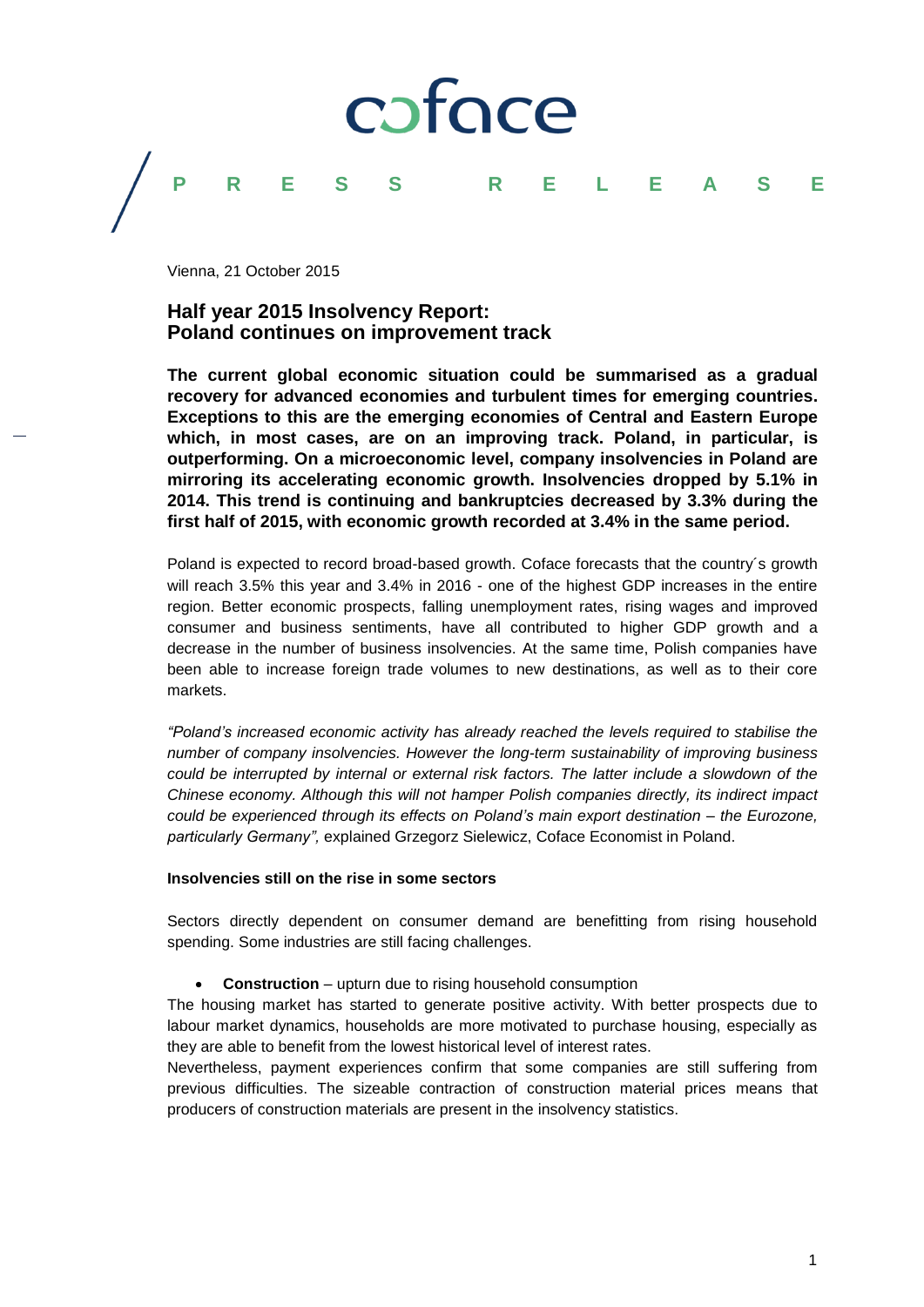# coface

### **PRESS RELEASE**

#### **Plastics** – contradicting trends within the sector

The first half of 2015 brought a 100% increase in insolvencies of companies producing and manufacturing rubber and plastic products. This comes as a surprise, as the plastics sector has recently recorded positive developments. These include growing demand and a significant slump in oil prices, the main commodity used by the sector. However prices of polyethylene and polypropylene rose considerably during the first half of the year, negatively impacting plastic converters.

#### **•** Transport - subject to foreign performance

Insolvencies of transport companies jumped by 28% in the first half of 2015, compared to the consecutive period of the previous year. The transport sector has experienced lower order volumes for Eastern routes (due to the Russian embargo), which were usually more profitable than Eurozone destinations. Moreover, Polish transport companies are suffering from German minimum wage regulations which affect carriages to Germany, a crucial market for Polish transport businesses.

#### **Important impact of household consumption on business insolvencies**

Internal demand is the strongest contributor to Poland's economic growth. Private consumption (nearly 60% of GDP last year) has risen by a solid 3% in each quarter since the beginning of 2014. The consumer side is benefitting from improvements in the labour market, with falling unemployment and rising wages. Moreover, household purchasing power is being supported by a significant drop in oil prices and the overall deflation of consumer prices. The positive trend is likely to continue, as shown by the high level of consumer sentiment indicators, among other factors. The business environment is more positive. With more orders, Polish companies have increased their workforces, as well as their capacities. During the first half of 2015 companies hired staff (1.1 % compared to the previous period last year), while wages grew by 3.6% in the same period.

According to Coface´s analysis, the dynamics of GDP growth need to reach at least 3.1% y/y in order to stabilise bankruptcies of Polish enterprises. Private consumption needs a minimum growth of 2.9% y/y. Both levels have already been met by the Polish economy. Coface´s forecast assumes that the entire year of 2015 will bring a drop in business insolvencies of 8%. This improvement will be continued next year, when insolvencies are anticipated to decrease by 5%.